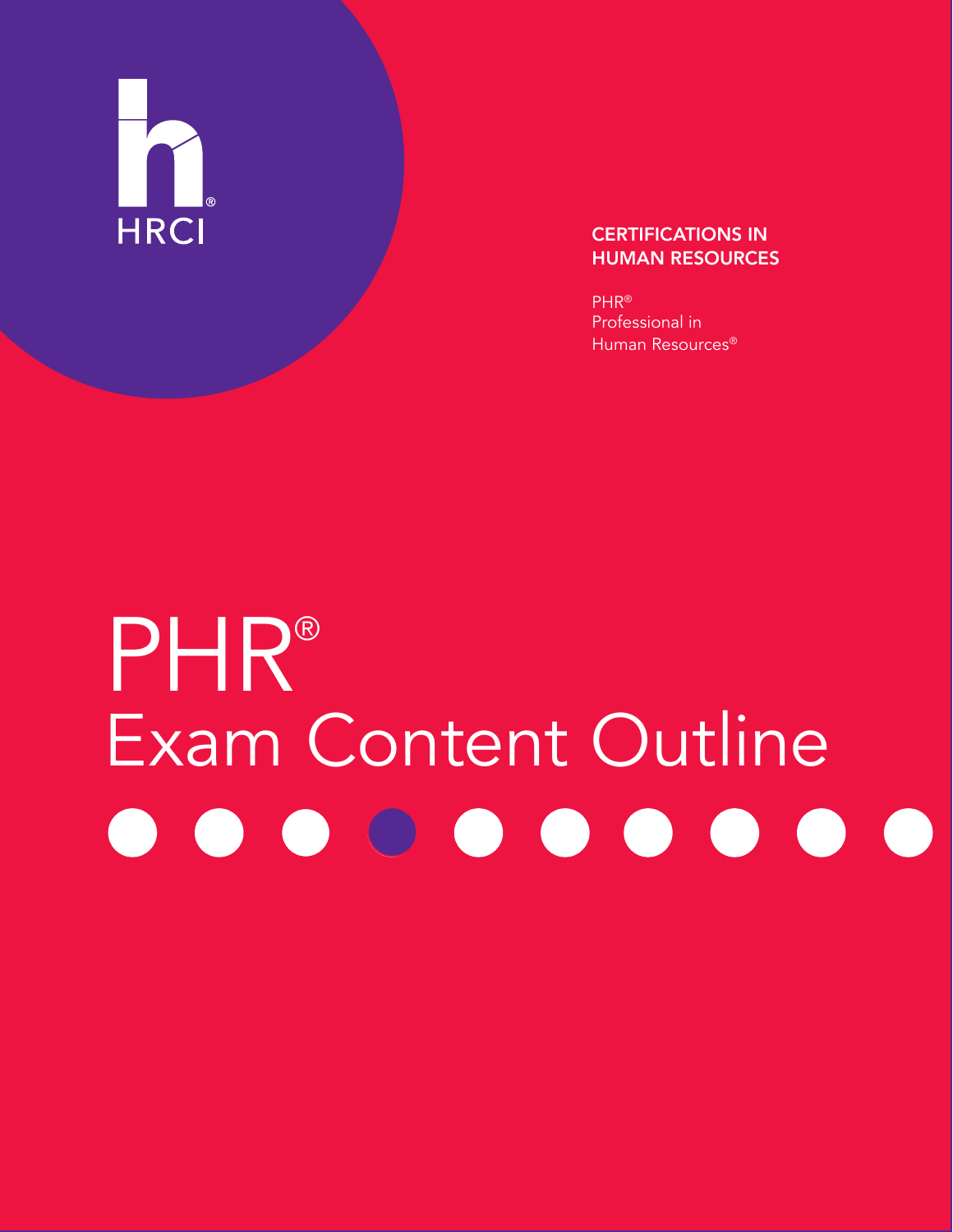# PHR® Exam Content Outline At-a-Glance:

# PHR Exam Weighting by Functional Area:

Functional Area 01 | Business Management (20%)

Functional Area 02 | Talent Planning and Acquisition (16%)

Functional Area 03 | Learning and Development (10%)

Functional Area 04 | Total Rewards (15%)

Functional Area 05 | Employee and Labor Relations (39%)

#### IF LAWS CHANGE

We realize that employment laws change constantly. Candidates are responsible for knowing the HR laws and regulations that are in effect at the time of their exam. This exam content outline took effect in 2018.

The Professional in Human Resources (PHR®) exam is created using the PHR EXAM CONTENT OUTLINE, which details the responsibilities of and knowledge needed by today's HR professional. The PHR EXAM CONTENT OUTLINE is created by HR subject matter experts through a rigorous practice analysis study conducted by HRCI. It is updated periodically to ensure it is consistent with current practices in the HR profession.

HRCI developed the HRCI Capability Model™ in 2021 to support the interplay between evidence-based knowledge, stakeholder-relevant capabilities and results-oriented outcomes. It serves as a roadmap designed to support and guide HR's diverse community of professionals as they pursue learning and assessment opportunities. For more information about the Capability Model, please visit our [website](https://www.hrci.org/hrci-capability-model/Action/Preview?sf-auth=xx4wEf3ApNRU2FCFtcbI3%2fUuDl92hbyKWGytH0zioE9l1sXAcDmGmxAo9SpzfZRv5v%2blA5%2bAYs9ucSs3T7vlKn72wCnD0oIDVet5Y%2b4o4GNpM7k6qGwSB4IX0G8hVVTAmlmKycTbDaeKxy5KdRJVo9s4SDAfDb%2b%2fpBPmH8Wh76LPGXCUvDJRRPN5bccafaJHOiGTyYyu%2bFhrJ7dLmWMeChD674pfTA%2fMF0hY4qWgvxUCcQhzsqgCn%2bFFnKMNGC61cWQ44ubjtAR5FDgi00Kmc0bKF3D7flNh%2bJhYPNZ%2bixcIh4N4RYWKaNoAAAA%3d).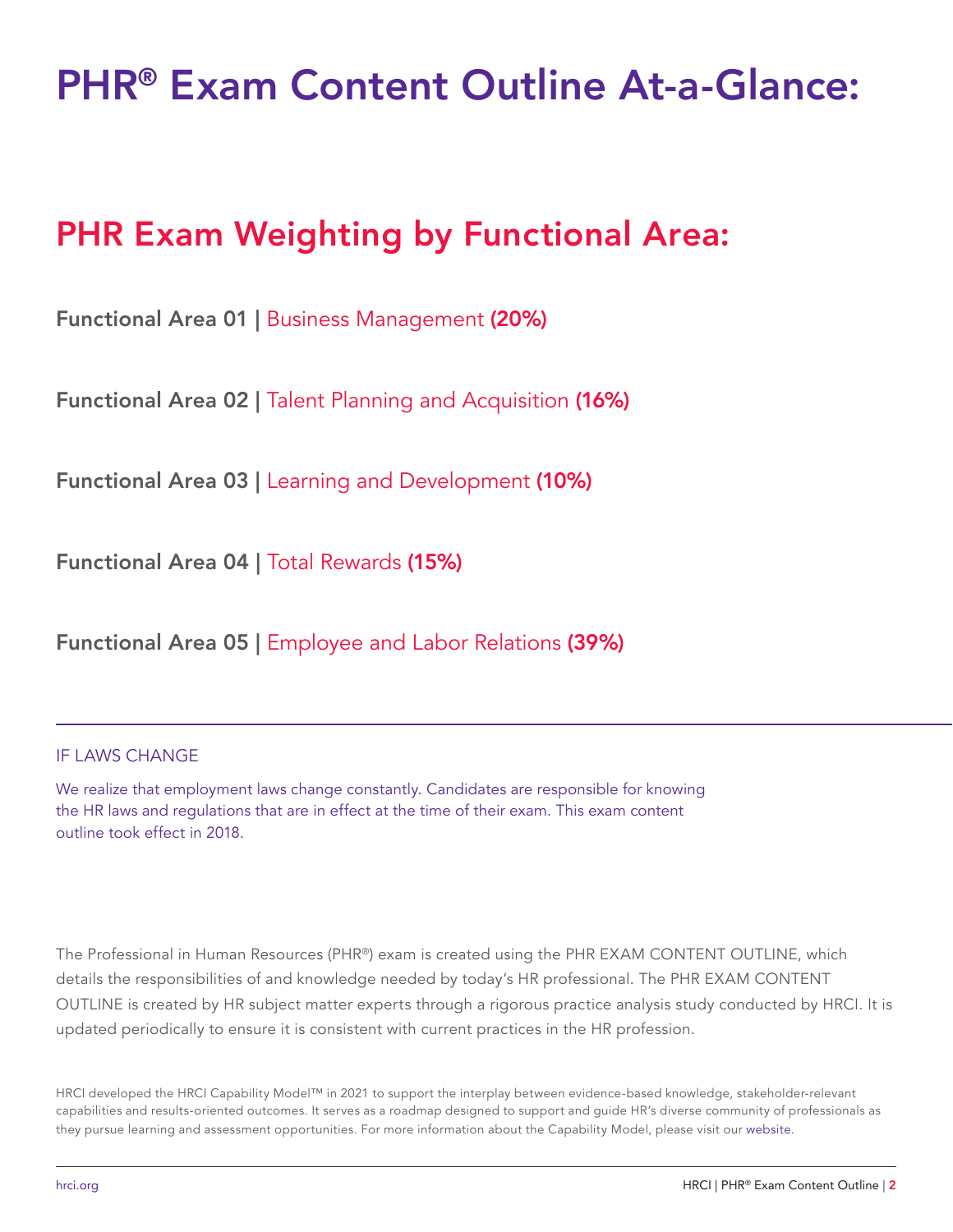### Functional Area 01 | Business Management (20%)

Using information about the organization and business environment to reinforce expectations, influence decision making, and avoid risk.

#### Responsibilities:

- 01 Interpret and apply information related to general business environment and industry best practices
- 02 Reinforce the organization's core values, ethical and behavioral expectations through modeling, communication, and coaching
- 03 Understand the role of cross-functional stakeholders in the organization and establish relationships to influence decision making
- 04 Recommend and implement best practices to mitigate risk (for example: lawsuits, internal/ external threats)
- 05 Determine the significance of data for recommending organizational strategies (for example: attrition rates, diversity in hiring, time to hire, time to fill, ROI, success of training)

- 01 Vision, mission, values, and structure of the organization
- 02 Legislative and regulatory knowledge and procedures
- **03** Corporate governance procedures and compliance
- **04** Employee communications
- **05** Ethical and professional standards
- 06 Business elements of an organization (for example: other functions and departments, products, competition, customers, technology, demographics, culture, processes, safety and security)
- 07 Existing HRIS, reporting tools, and other systems for effective data reporting and analysis
- **08** Change management theory, methods, and application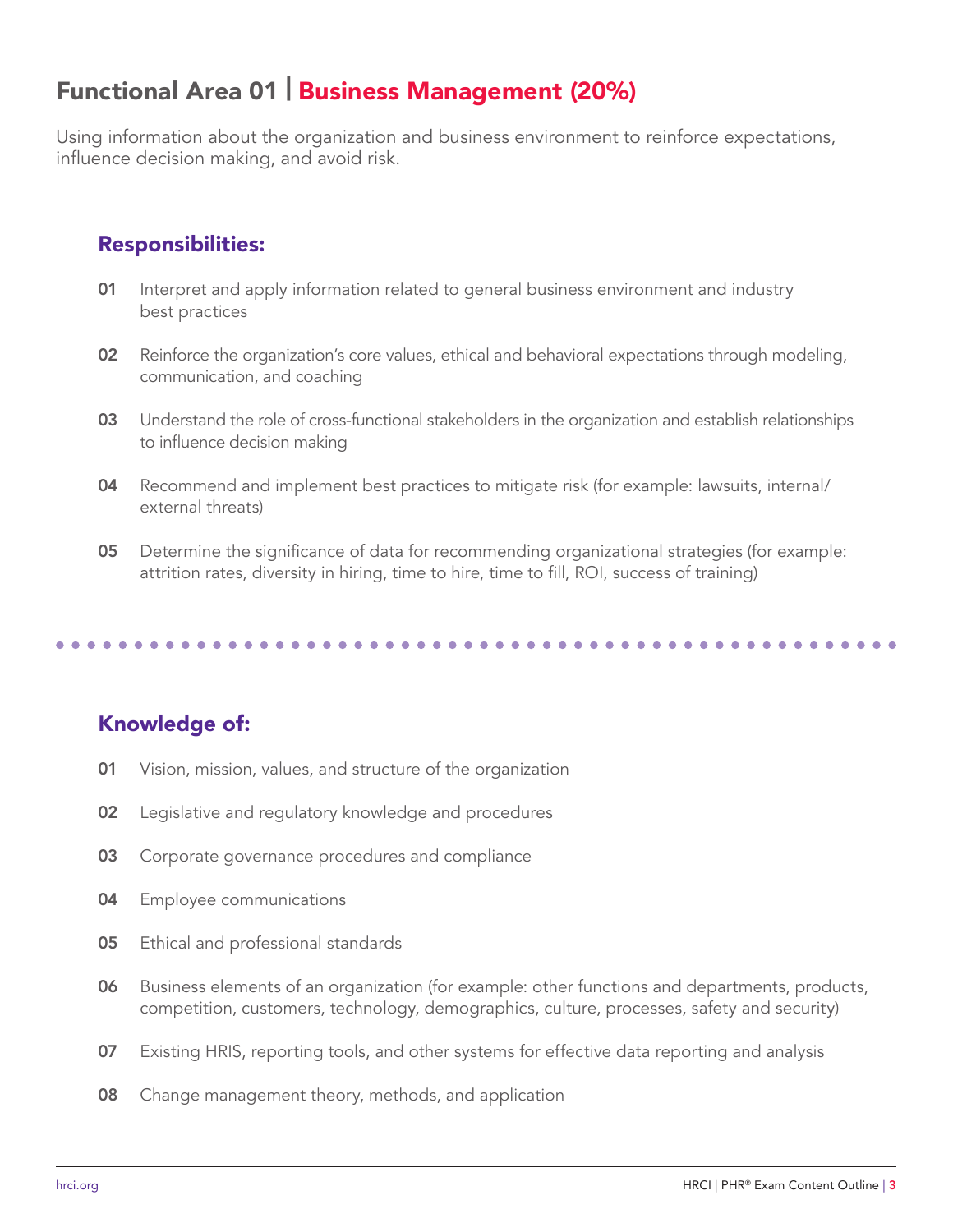- 09 Risk management
- 10 Qualitative and quantitative methods and tools for analytics
- 11 Dealing with situations that are uncertain, unclear, or chaotic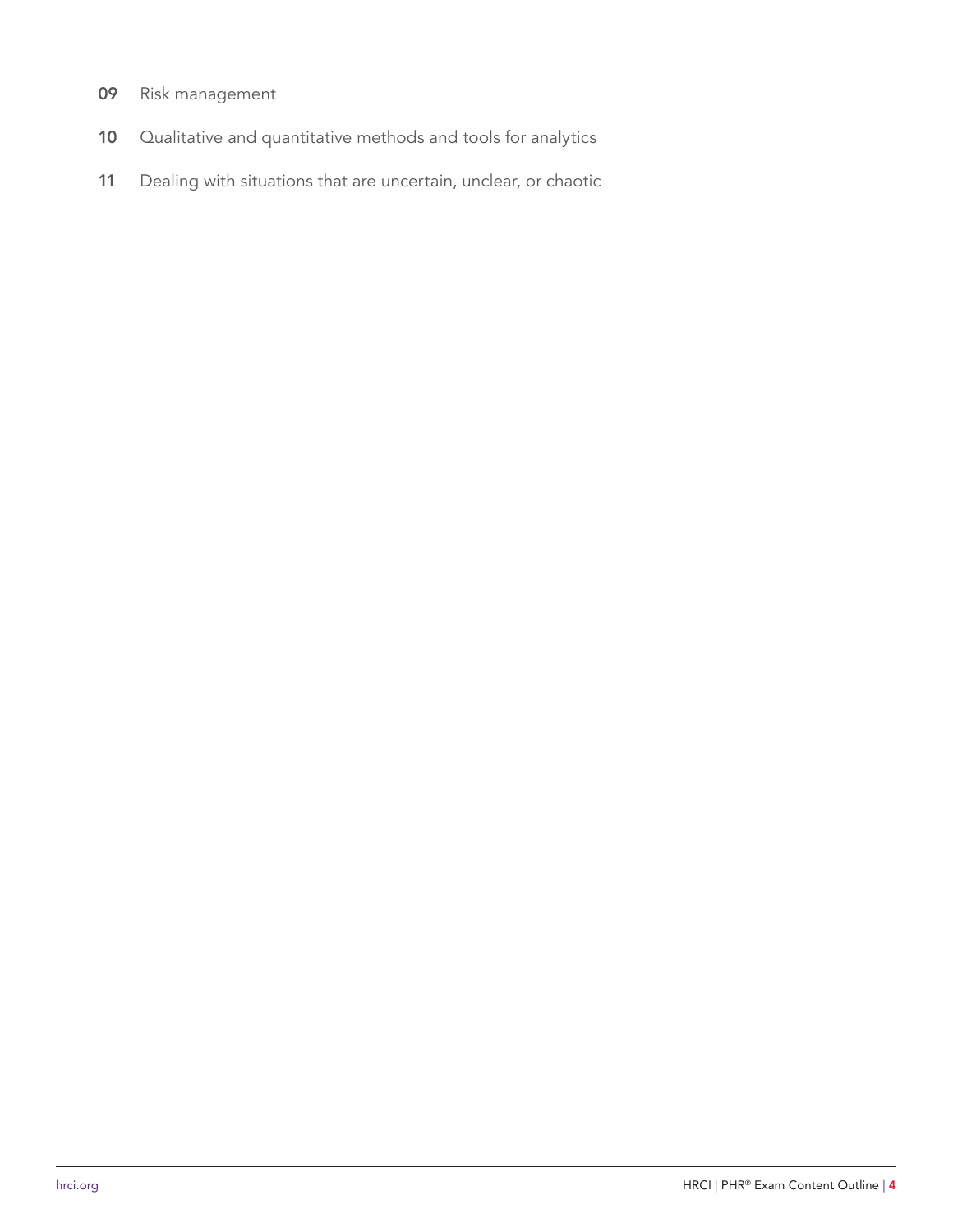# Functional Area 02 | Talent Planning and Acquisition (16%)

Identifying, attracting, and employing talent while following all federal laws related to the hiring process.

#### Responsibilities:

- 01 Understand federal laws and organizational policies to adhere to legal and ethical requirements in hiring (for example: Title VII, nepotism, disparate impact, FLSA, independent contractors)
- 02 Develop and implement sourcing methods and techniques (for example: employee referrals, diversity groups, social media)
- 03 Execute the talent acquisition lifecycle (for example: interviews, extending offers, background checks, negotiation).

- 12 Applicable federal laws and regulations related to talent planning and acquisition activities
- 13 Planning concepts and terms (for example: succession planning, forecasting)
- 14 Current market situation and talent pool availability
- 15 Staffing alternatives (for example: outsourcing, temporary employment)
- 16 Interviewing and selection techniques, concepts, and terms
- 17 Applicant tracking systems and/or methods
- 18 Impact of total rewards on recruitment and retention
- 19 Candidate/employee testing processes and procedures
- 20 Verbal and written offers/contract techniques
- 21 New hire employee orientation processes and procedures
- 22 Internal workforce assessments (for example: skills testing, workforce demographics, analysis)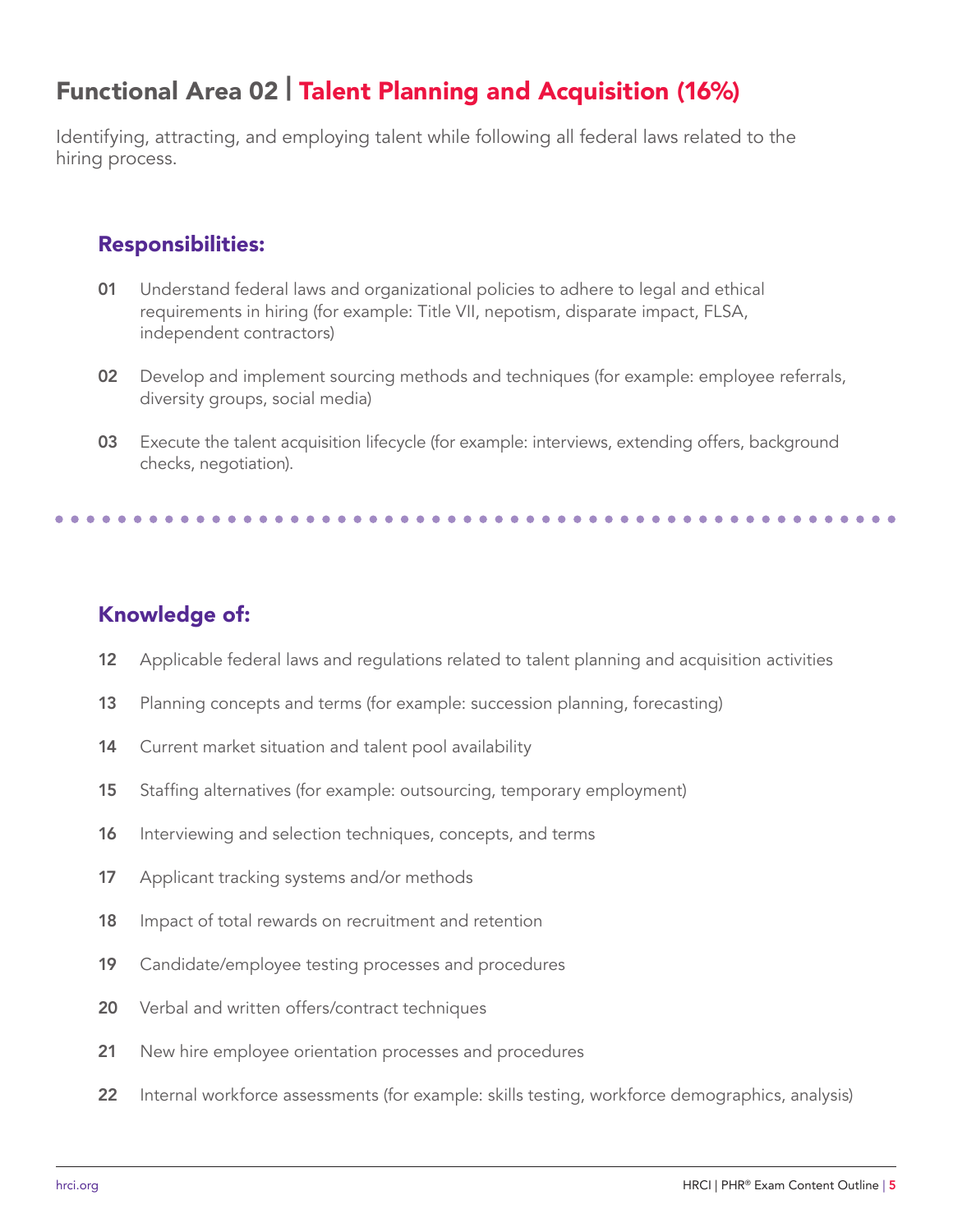- 23 Transition techniques for corporate restructuring, mergers and acquisitions, due diligence process, offshoring, and divestitures
- 24 Metrics to assess past and future staffing effectiveness (for example: cost per hire, selection ratios, adverse impact)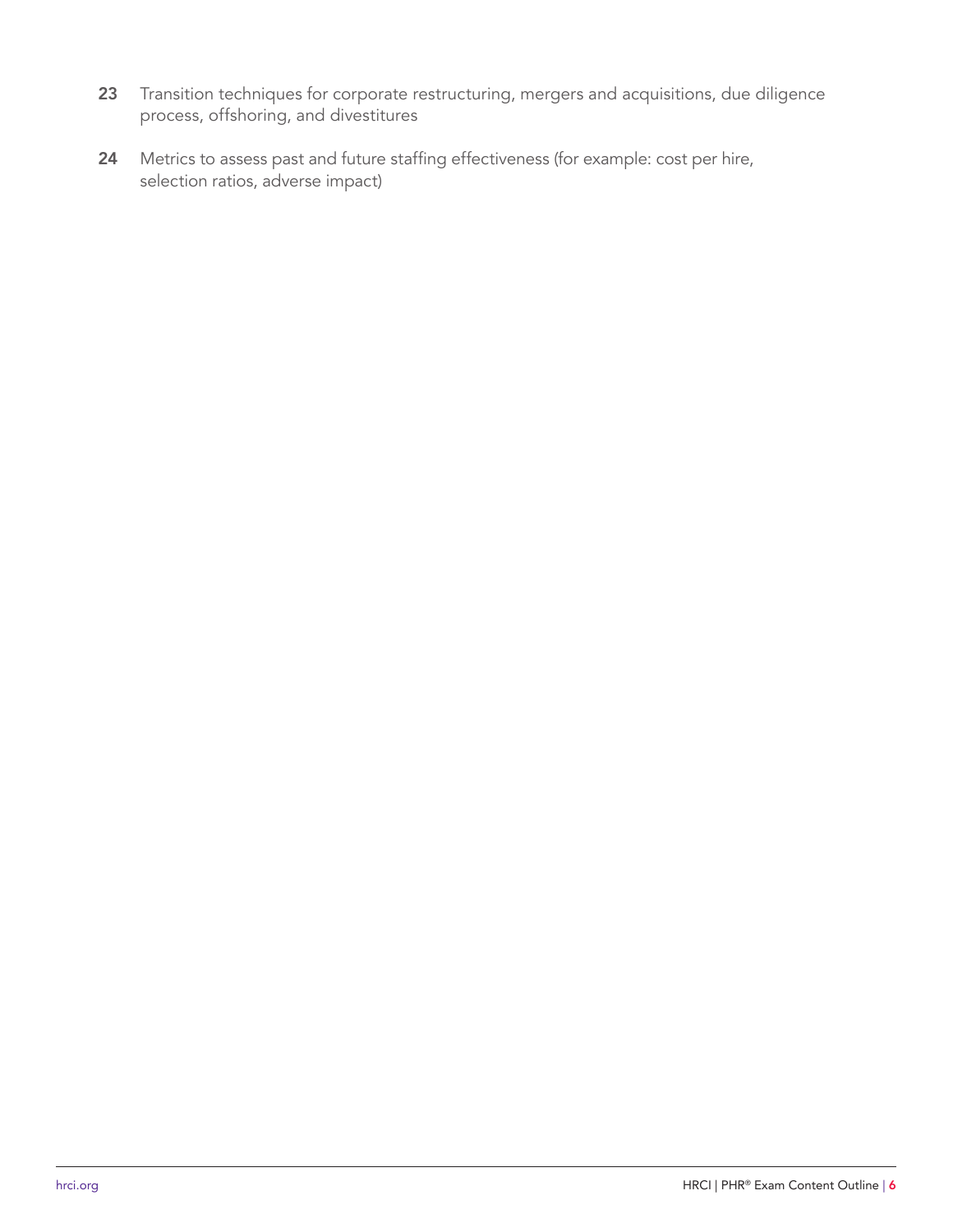# Functional Area 03 | Learning and Development (10%)

Contributing to the organization's learning and development activities by implementing and evaluating programs, providing internal consultation, and providing data.

#### Responsibilities:

- 01 Provide consultation to managers and employees on professional growth and development opportunities
- 02 Implement and evaluate career development and training programs (for example: career pathing, management training, mentorship)
- 03 Contribute to succession planning discussions with management by providing relevant data

- 25 Applicable federal laws and regulations related to learning and development activities
- 26 Learning and development theories and applications
- 27 Training program facilitation, techniques, and delivery
- 28 Adult learning processes
- 29 Instructional design principles and processes (for example: needs analysis, process flow mapping)
- 30 Techniques to assess training program effectiveness, including use of applicable metrics
- 31 Organizational development (OD) methods, motivation methods, and problem-solving techniques
- 32 Task/process analysis
- **33** Coaching and mentoring techniques
- 34 Employee retention concepts and applications
- **35** Techniques to encourage creativity and innovation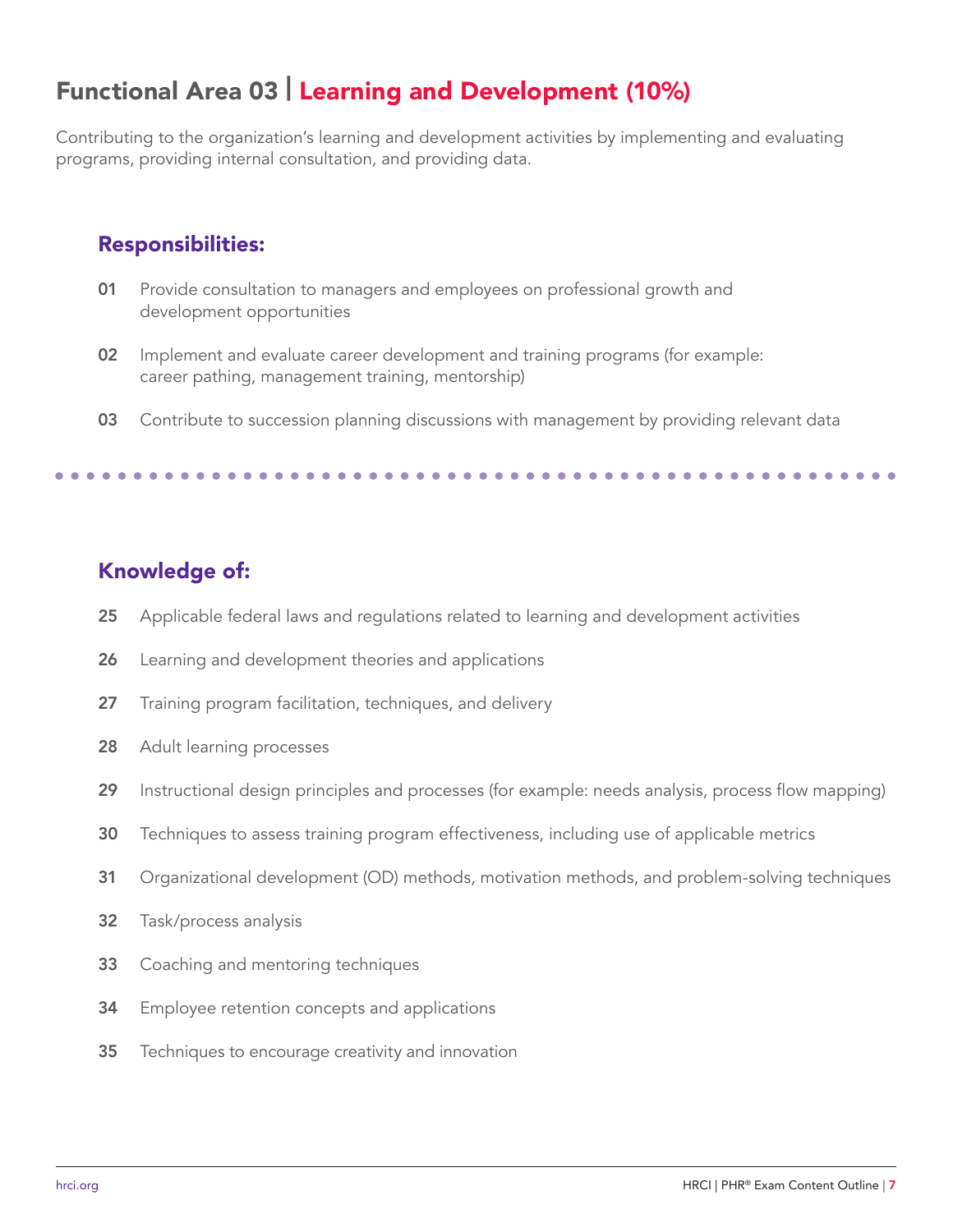# Functional Area 04 | Total Rewards (15%)

Implementing, promoting, and managing compensation and benefit programs in compliance with federal laws.

#### Responsibilities:

- 01 Manage compensation-related information and support payroll issue resolution
- 02 Implement and promote awareness of non-cash rewards (for example: paid volunteer time, tuition assistance, workplace amenities, and employee recognition programs)
- 03 Implement benefit programs (for example: health plan, retirement plan, employee assistance plan, other insurance)
- 04 Administer federally compliant compensation and benefit programs

- 36 Applicable federal laws and regulations related to total rewards
- 37 Compensation policies, processes, and analysis
- 38 Budgeting, payroll, and accounting practices related to compensation and benefits
- 39 Job analysis and evaluation concepts and methods
- 40 Job pricing and pay structures
- 41 Non-cash compensation
- 42 Methods to align and benchmark compensation and benefits
- 43 Benefits programs policies, processes, and analysis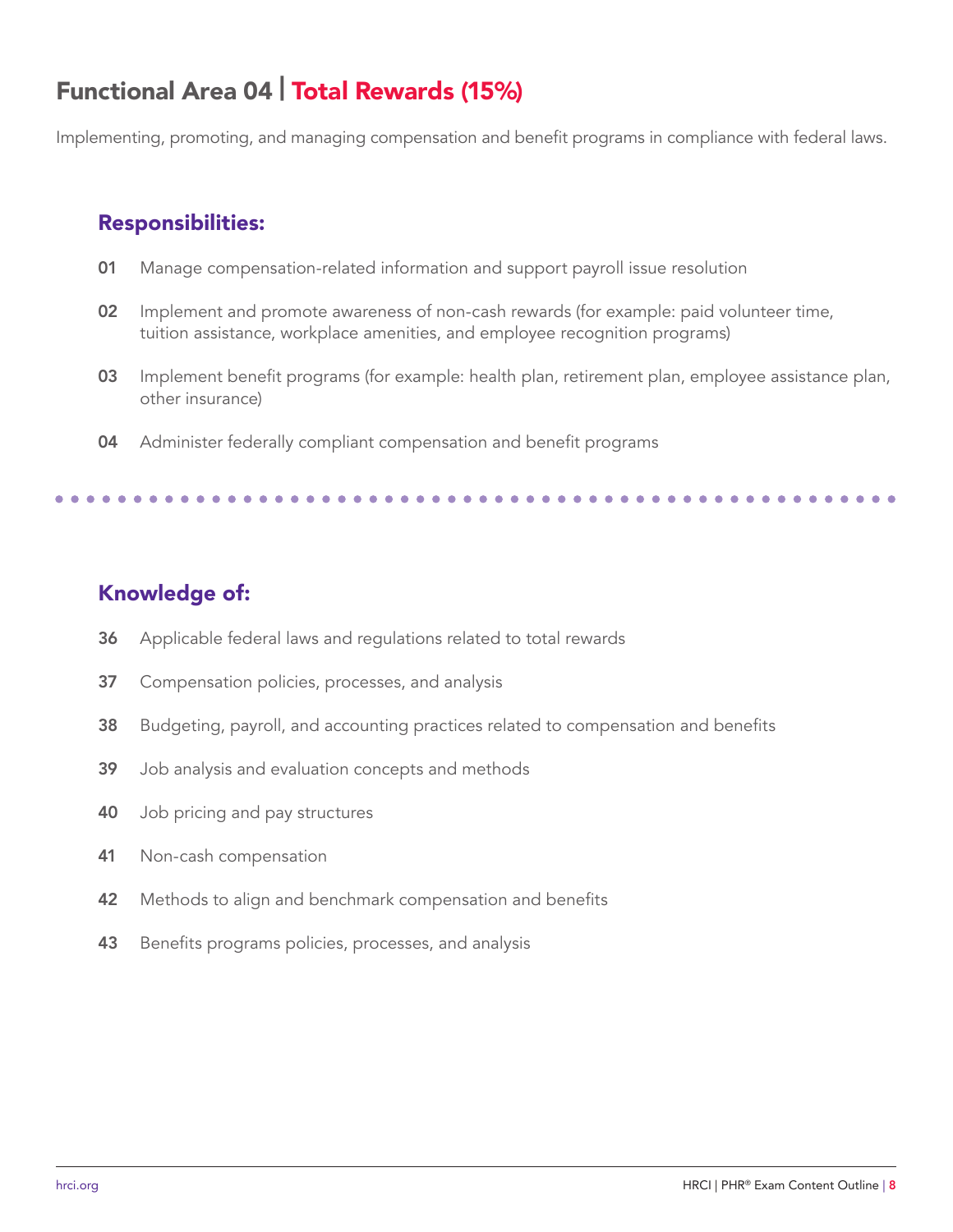### Functional Area 05 | Employee and Labor Relations (39%)

Manage, monitor, and/or promote legally compliant programs and policies that impact the employee experience throughout the employee lifecycle.

#### Responsibilities:

- 01 Analyze functional effectiveness at each stage of the employee lifecycle (for example: hiring, onboarding, development, retention, exit process, alumni program) and identify alternate approaches as needed
- 02 Collect, analyze, summarize, and communicate employee engagement data
- 03 Understand organizational culture, theories, and practices; identify opportunities and make recommendations
- 04 Understand and apply knowledge of programs, federal laws, and regulations to promote outreach, diversity and inclusion (for example: affirmative action, employee resource groups, community outreach, corporate responsibility)
- 05 Implement and support workplace programs relative to health, safety, security, and privacy following federal laws and regulations (for example: OSHA, workers' compensation, emergency response, workplace violence, substance abuse, legal postings)
- 06 Promote organizational policies and procedures (for example: employee handbook, SOPs, time and attendance, expenses)
- 07 Manage complaints or concerns involving employment practices, behavior, or working conditions, and escalate by providing information to appropriate stakeholders
- 08 Promote techniques and tools for facilitating positive employee and labor relations with knowledge of applicable federal laws affecting union and nonunion workplaces (for example: dispute/conflict resolution, anti-discrimination policies, sexual harassment)
- 09 Support and consult with management in performance management process (for example: employee reviews, promotions, recognition programs)
- 10 Support performance activities (for example: coaching, performance improvement plans, involuntary separations) and employment activities (for example: job eliminations, reductions in force) by managing corresponding legal risks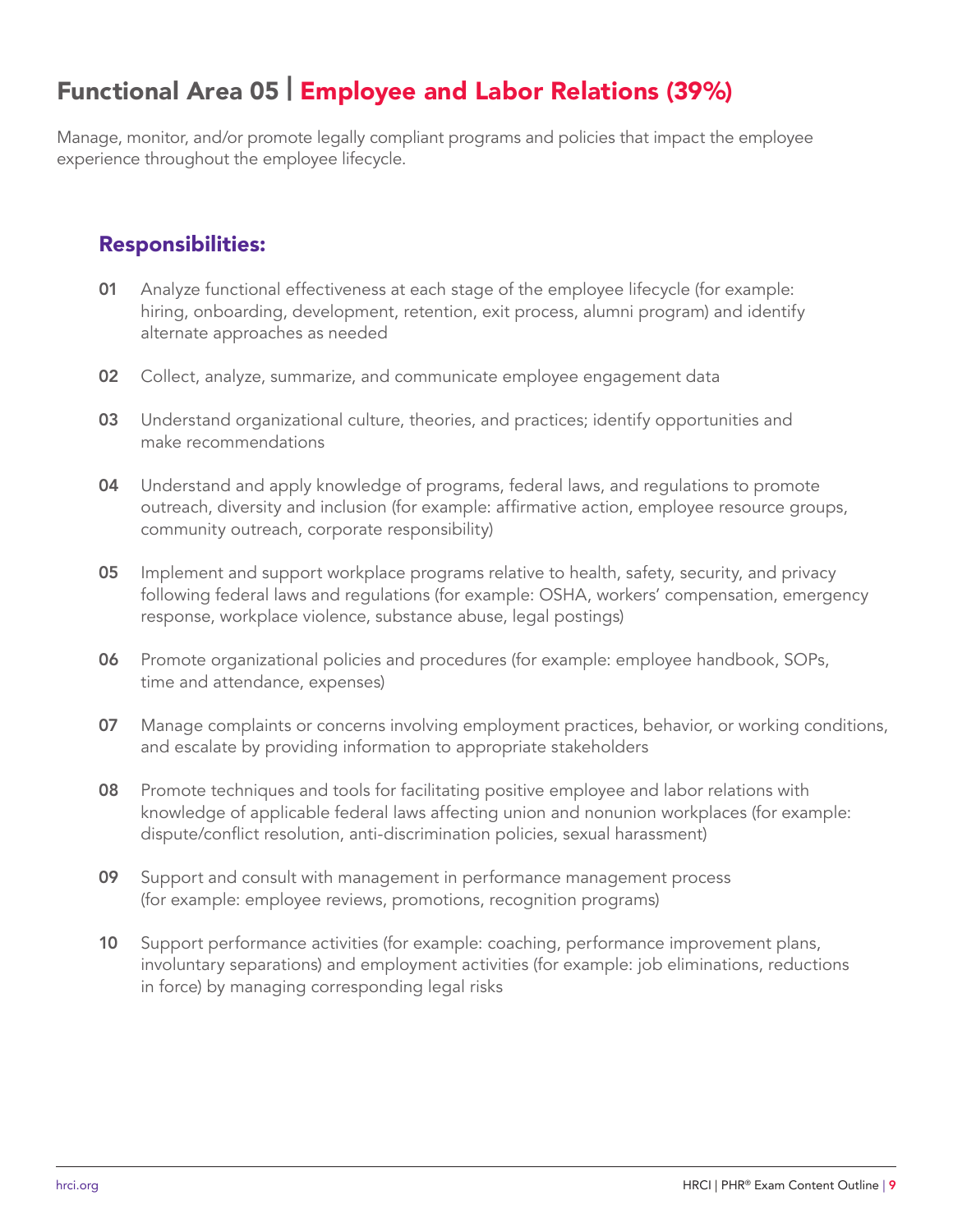- 44 General employee relations activities and analysis (for example, conducting investigations, researching grievances, working conditions, reports, etc.)
- 45 Applicable federal laws and procedures affecting employment, labor relations, safety, and security
- 46 Human relations, culture and values concepts, and applications to employees and organizations
- 47 Review and analysis process for assessing employee attitudes, opinions, and satisfaction
- 48 Diversity and inclusion
- 49 Recordkeeping requirements
- 50 Occupational injury and illness prevention techniques
- 51 Workplace safety and security risks
- 52 Emergency response, business continuity, and disaster recovery process
- 53 Internal investigation, monitoring, and surveillance techniques
- 54 Data security and privacy
- 55 The collective bargaining process, terms, and concepts (for example: contract negotiation, costing, administration)
- 56 Performance management process, procedures, and analysis
- 57 Termination approaches, concepts, and terms